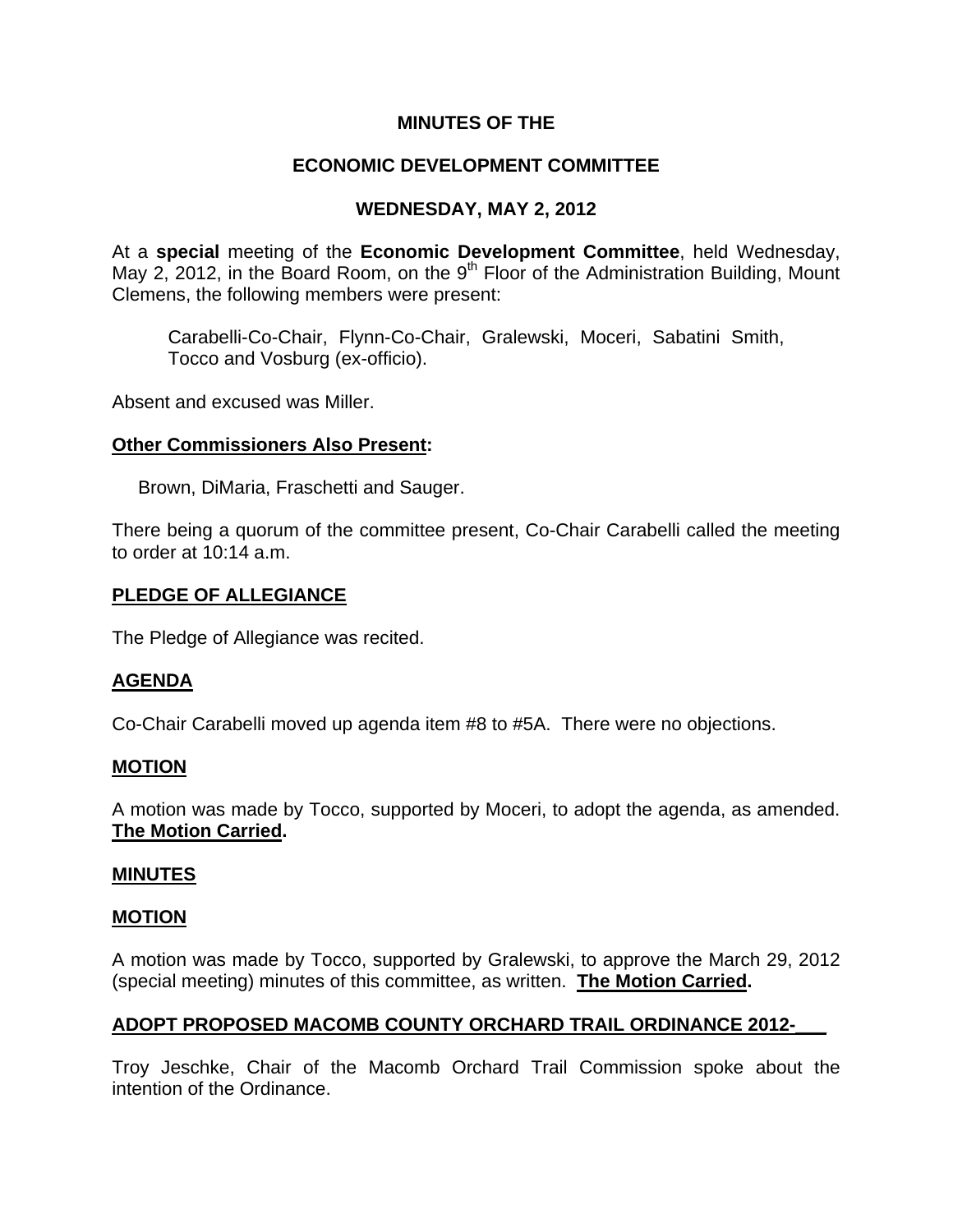The following commissioners spoke: Carabelli, Tocco, Brown, Flynn and Smith.

After discussion, George Brumbaugh suggested making the following changes to the Ordinance:

- Section 1.2 Paragraph (A): Strike the words "which was created"
- Capitalize all headings, so they are consistent throughout the document

### **COMMITTEE RECOMMENDATION – MOTION**

A MOTION WAS MADE BY SMITH, SUPPORTED BY SABATINI, TO RECOMMEND THAT THE BOARD OF COMMISSIONERS ADOPT THE PROPOSED MACOMB COUNTY ORCHARD TRAIL ORDINANCE 2012-\_\_\_, AS ATTACHED. FURTHER, A COPY OF THIS BOARD OF COMMISSIONERS' ACTION IS DIRECTED TO BE DELIVERED FORTHWITH TO THE OFFICE OF THE COUNTY EXECUTIVE. **THE MOTION CARRIED WITH TOCCO VOTING "NO."** 

After the vote, Commissioner Tocco requested the following information be provided before the Full Board meeting: Confirmation that the Macomb County Orchard Trail Commission Ordinance 2012-\_\_\_ does not have any financial consequences to the County budget as a result of the Ordinance.

## **RECEIVE AND FILE UPDATE ON TRANSIT LEGISLATION**

A copy of the R-PATH Representatives Report from March and April were provided in committee packets.

Co-Chair Flynn indicated that he had invited Dennis Schornack to attend today's committee meeting, but he was unable to attend. He then provided an update on transit legislation.

The following commissioners spoke: Smith, Flynn and Moceri.

### **MOTION**

A motion was made by Moceri, supported by Smith, to receive and file the update on transit legislation. **The Motion Carried.** 

### **APPROVE 2012 BUDGET AMENDMENT / MSU EXTENSION**

Marie Ruemenapp gave an overview of the proposed budget amendment.